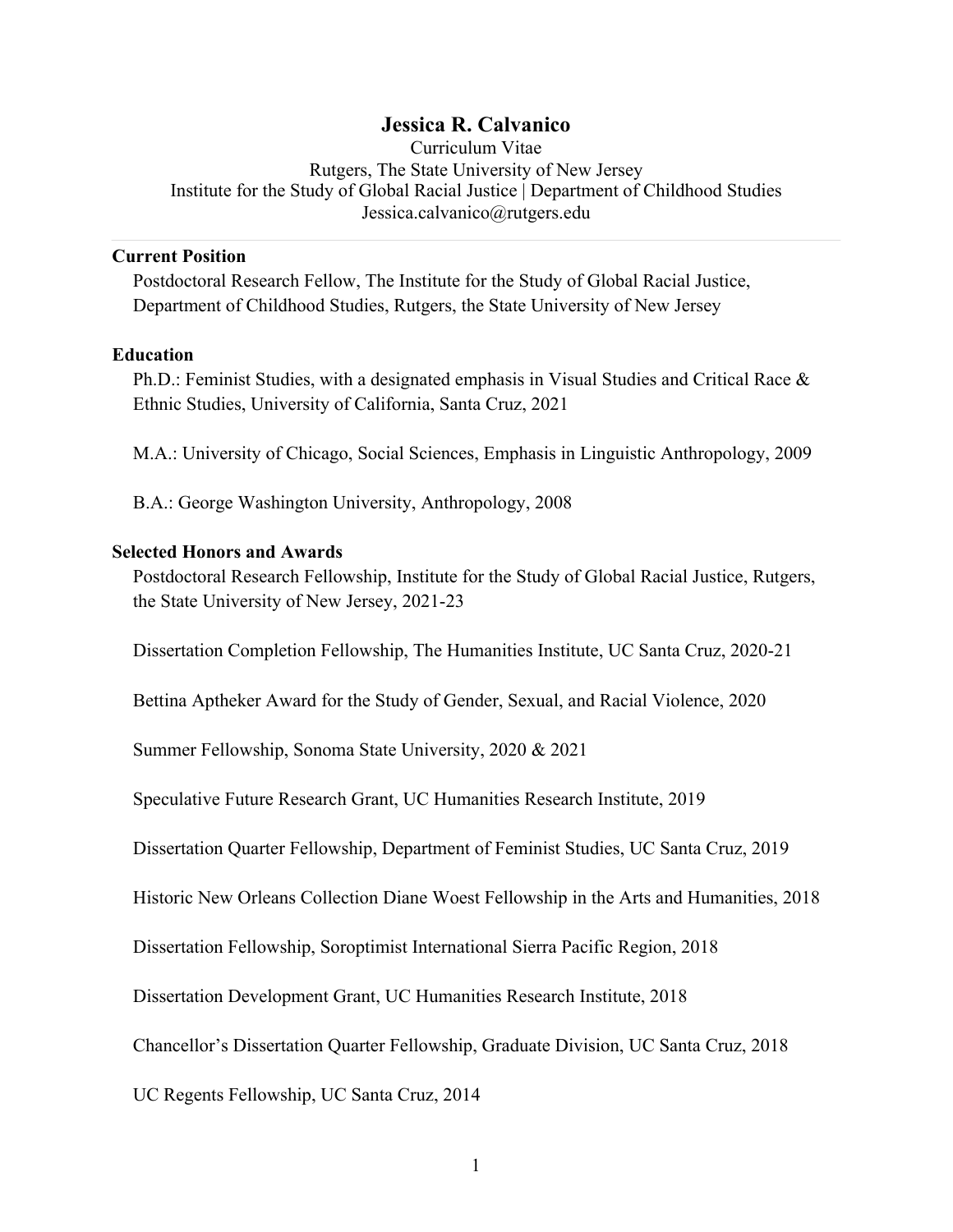### **Publications: Peer-Reviewed**

"Arson Girls, Match-strikers, and Firestarters: A Reflection on Rage, Racialization, and the Carcerality of Girlhood.*" Signs: Journal of Women in Culture and Society*, volume 47, number 2, winter 2022.

"The Carceral Gaze of Girlhood: Sexualization, Whiteness, and the Storyville Girls." *Women and Performance: A Journal of Feminist Theory* (under review)

"'Proud to be Among the Very First to Desegregate:' Imagining/Managing Racial Difference, Black Girlhood, and Catholicism at New Orleans's House of the Good Shepherd." *Journal of the History of Childhood and Youth* (in preparation)

#### **Publications: Reviews**

*Troublesome Women: Gender, Crime, and Punishment in Antebellum Pennsylvan*ia, by Erica Rhodes Hayden, *The English Historical Review*, August 2021, https://doi-org.oca.ucsc.edu/10.1093/ehr/ceab226

#### **Other Publications**

"QAnon and Other Girl Problems." (in preparation)

Jessica R. Calvanico, Maureen Carey, Morgan Gates, Hannah Newburn, Alix Norton, Nicholas Whittington, curators. *Guide to the Trianon Press Archive.* MS. 099. University Archives and Special Collections, University of California Santa Cruz, 2019 <https://oac.cdlib.org/findaid/ark:/13030/c8th8tht/>

*Avalon: A Play in Four Acts*, Peradam Press, 2012 (Author)

*Alternative Press Index*, Vol. 42, No.3, 2011 (Associate Editor)

*Alternative Press Index*, Vol. 42, No. 2, 2010 (Associate Editor)

#### **Teaching**

Sonoma State University: Introduction to Women's and Gender Studies (spring 2019-21, fall 2018-20) Queer U.S. History (fall 2020) Gender, Race, Representation (fall & spring 2021)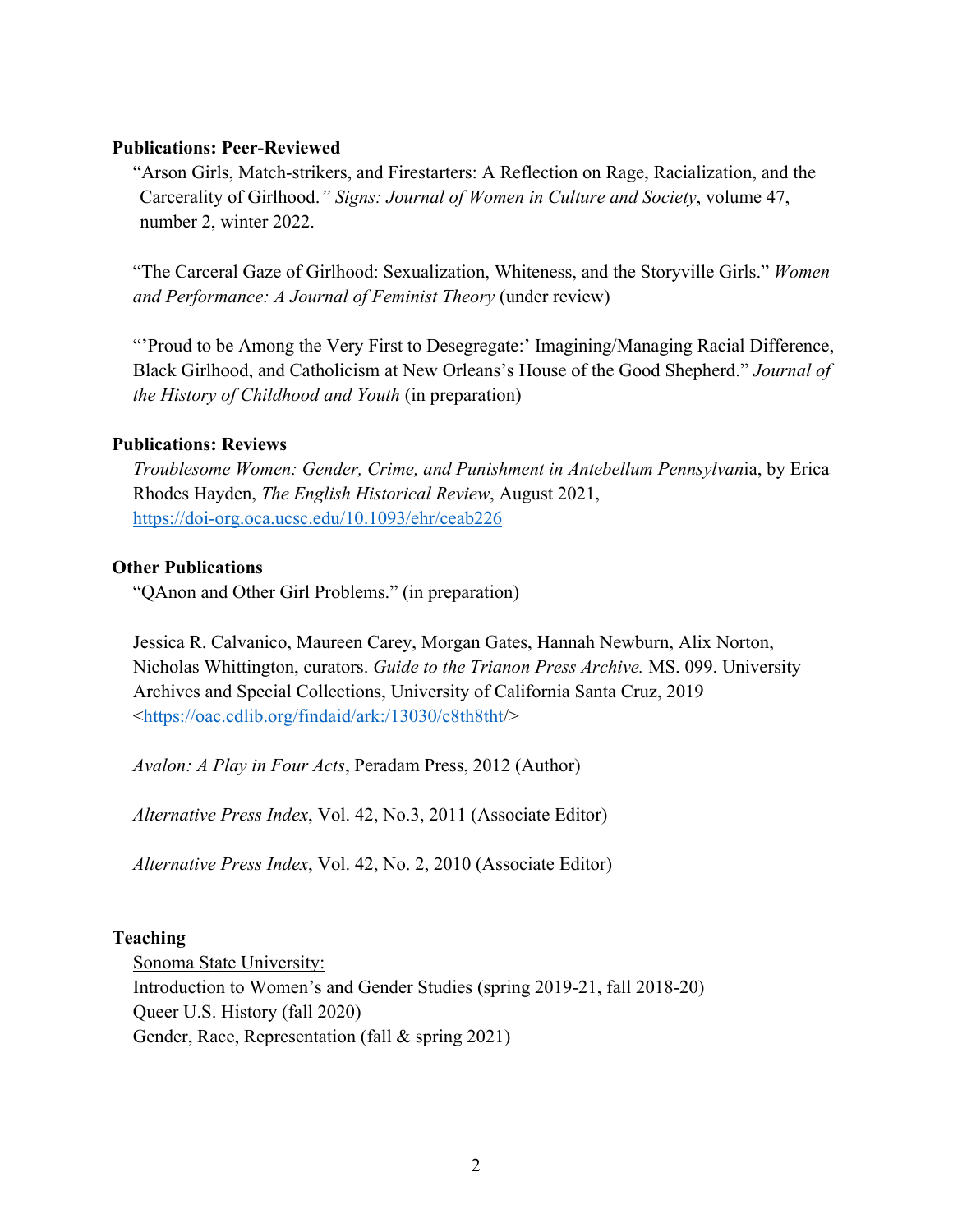California College of the Arts: The Visuality of Crime and Punishment (spring 2021) Performance and Visuality at the Intersections of Race, Sexuality, and Gender (spring 2019) Introduction to the Arts (fall 2019) Introduction to Performance Art (fall 2020)

University of California, Santa Cruz: Feminisms and Youth Cultures (spring 2018) Women and the Law (TA; winter 2017, 2018, 2019) Feminisms and/of the Global South (TA; winter 2016) Feminism and Social Justice (TA; fall 2015) Introduction to Feminist Studies (TA; fall 2014) United States Art and Visual Culture (TA; fall 2016) The Greek Myths (TA; spring 2016) Visual Cultures of Africa, Oceania & the Americas: Colonial Legacies (TA; spring 2017) United States History (TA; fall 2017)

Pratt Institute:

Advanced Transdisciplinary Writing for Architects (fall 2012 & 2013, spring 2013 & 2014)

State University of New York, Stony Brook: Performance Art I: The European Avant-Garde (fall 2012 & 2013) Performance Art II: Post-war Performance (spring 2013 & 2014) Anthropology and Performance (spring 2013) Performing Gender and Sexuality (fall 2013)

# **Selected Panels Organized**

"A Dream Book for Existing Otherwise: Archival Refusals and Speculative Histories of Unrespectable Revolt," American Studies Association, 2021 (online)

Collection, Collecting, Collector: Reimagining Anthropological Truth and Method," American Anthropological Association, Baltimore, MD, 2021 "Specters of the Caribbean: Salvaging Historical Memory Through, Word, Visual Image, and Monument," Memory Studies, Warsaw Poland, 2021 (online)

"Life After Death, Death After Life: Blackness, Salvaging, and the Problem of Sustainability," American Studies Association, Honolulu, HI, 2019

"Covens, Crafts, and Hunts: (Re)producing the Witch," Page 23 Literary Conference  $\omega$ Denver Popular Culture Convention, Denver, CO, 2019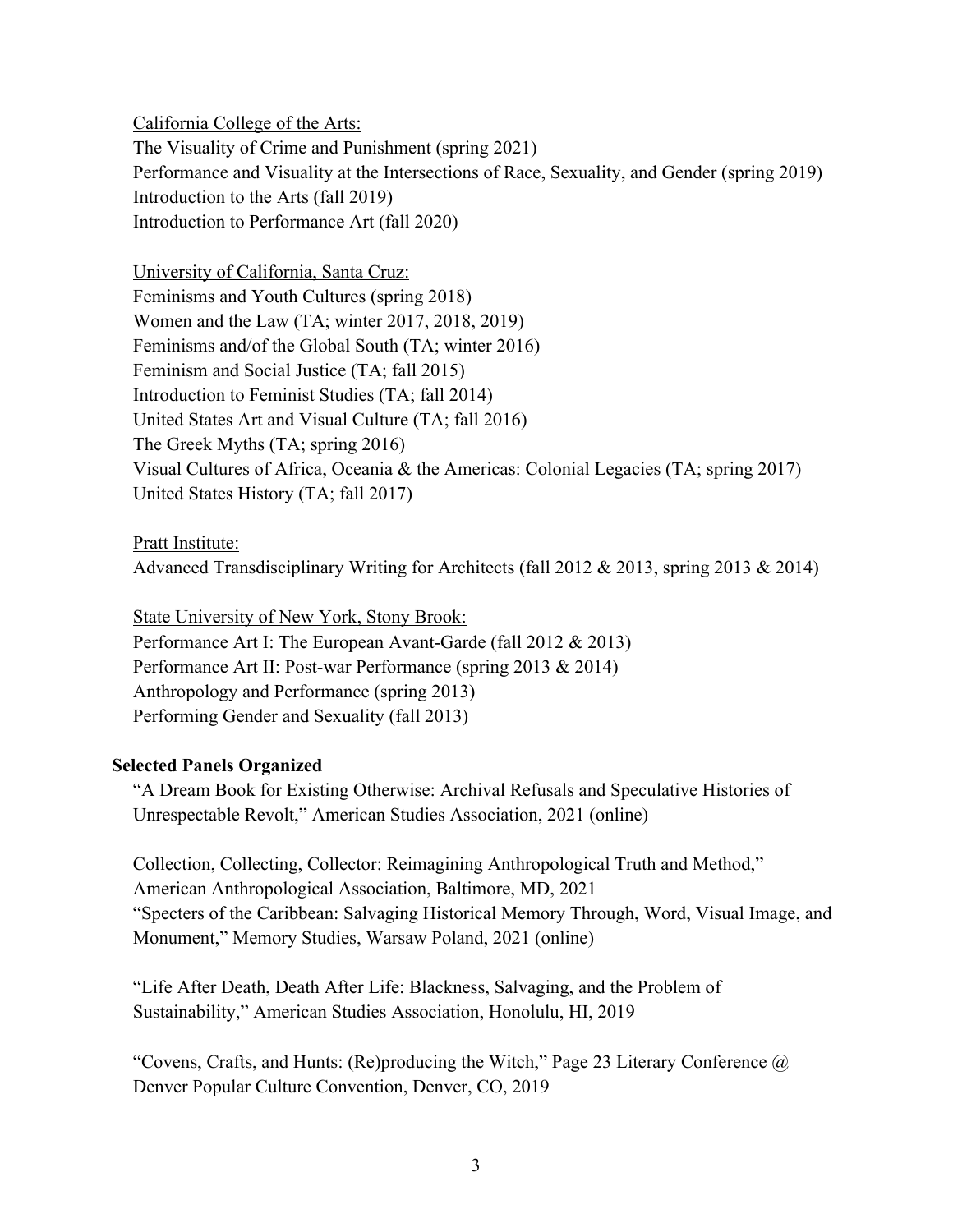*"*Life After Death, Death After Life: Blackness, Salvaging, and the Problem of Sustainability," National Women's Studies Association, San Francisco, CA, 2019

"Transforming Justice and Imagining Futurities: Innovative Approaches to Black Girls' Studies in Carceral and Settler States," National Women's Studies Association, Atlanta, GA, 2018

#### **Selected Papers Presented**

"Collections of Subjection: Girlhood and Carcerality in New Orleans," American Anthropological Association, Baltimore, MD, 2021

"Arson Girls, Archival Fragments, and the Possibility of an Anti-Carceral World," American Studies Association, 2021 (online)

"Erasing Carceral Black Girlhoods: Whiteness and the Process of Memorializing Progressive Era New Orleans," Memory Studies, Warsaw Poland, 2021 (online)

"Disaster, New Orleans Archaeology, and the Salvaging of Carceral Girlhood" American Studies Association, Honolulu, HI, 2019 National Women's Studies Association, San Francisco, CA, 2019

"Devil Women, She-Devils, and Madam(e) Satan: Queering the Devil Herself," Page 23 Literary Conference at Denver Popular Culture Convention, Denver, CO, 2019

"Histories of Disaster and Carceral Girlhoods in Segregated New Orleans," National Women's Studies Association, Atlanta, GA, 2018

"Disaster and Carceral Girlhood in New Orleans: Hurricanes and the House of the Good Shepherd," American Studies Association, Atlanta, GA, 2018

"Teen Witches and the Magic of Negotiating Sexuality and Race," Page 23 Literary Conference at Denver Comic Convention, Denver, CO, 2018

"From the House of the Good Shepherd to Hurricane Katrina: Disaster and the History of Carceral Girlhood in New Orleans," Louisiana Historical Association Annual Conference, New Orleans, LA, 2018

"Hey Grrrlfriend:' Zines, Gender and Radical Music Pedagogy," International Association for the Study of Popular Music, Austin, TX, 2013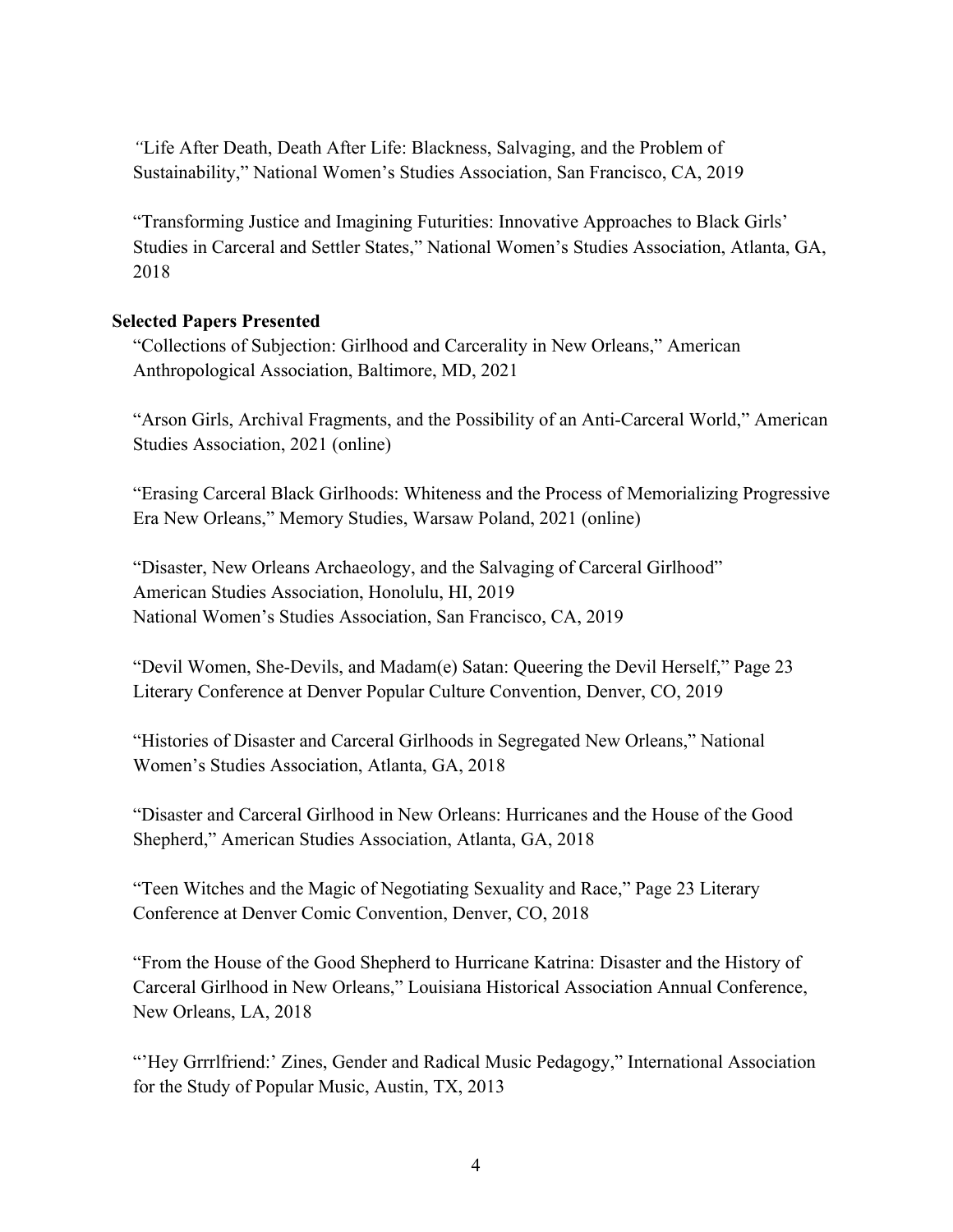#### **Performances, Curations, & Art Installations**

"Songs of Labor and Transcendence: the Trianon Press Archive" (curator), Special Collections and University Archives, UC Santa Cruz, Santa Cruz, CA, 2019

"Girl Problems" (performer & writer), *Special Affects: Graduate Research Salon*, Department of Film and Digital Media, UC Santa Cruz, Santa Cruz, CA, 2018

"Loopholes" (performer & writer), *Roundholes,* Exhibit by Anne Danis, Department of Anthropology, UC Berkeley, Berkeley, CA, 2014

"Oneironautics at the Gates of Horn and Ivory: A Talk on Dreams" (performer & writer), *Molasses Talks #04;* Molasses Books, Brooklyn, NY, 2013

"A Long Way Down" by Georgia Wall (performer), *Crude Propositions;* The Woods Collective, New York, NY, 2013

"PHASE," film screening (performer & writer), *Weird Love: A Night of Womance (Women + Performance)*, Body Actualized Center, Brooklyn, NY, 2013

"AVALON: A PLAY IN FOUR ACTS" (curator, director, performer, & writer), Dixon Place, New York, New York, 2013

"AVALON" (performer & writer), *Peradam Press Lecture Series*; MoMa PS 1, New York, NY, 2012

"HOST II: Alter-Egos" (co-curator, performer, & writer), *WAVEFORMS:* Department of Sound, The School of the Art Institute*,* Chicago, IL, 2011

"HOST I: Ventriloquism" (performer & writer), *The Street Ventriloquist* art exhibition; Roxaboxen Art Collective, Chicago, IL, 2011

# **Invited Talks**

"Wynter is Coming: A New Sociogeny in 'Undared Forms,'" National Women's Studies Association, Minneapolis, MN, 2020 (postponed)

"Comic Arts Scholarship & Teaching: A Free Open-Source Portal for Imagining an Inclusive Ethics in Curriculum and Pedagogy," Speculative Futures and Education Symposium, UC Riverside, 2019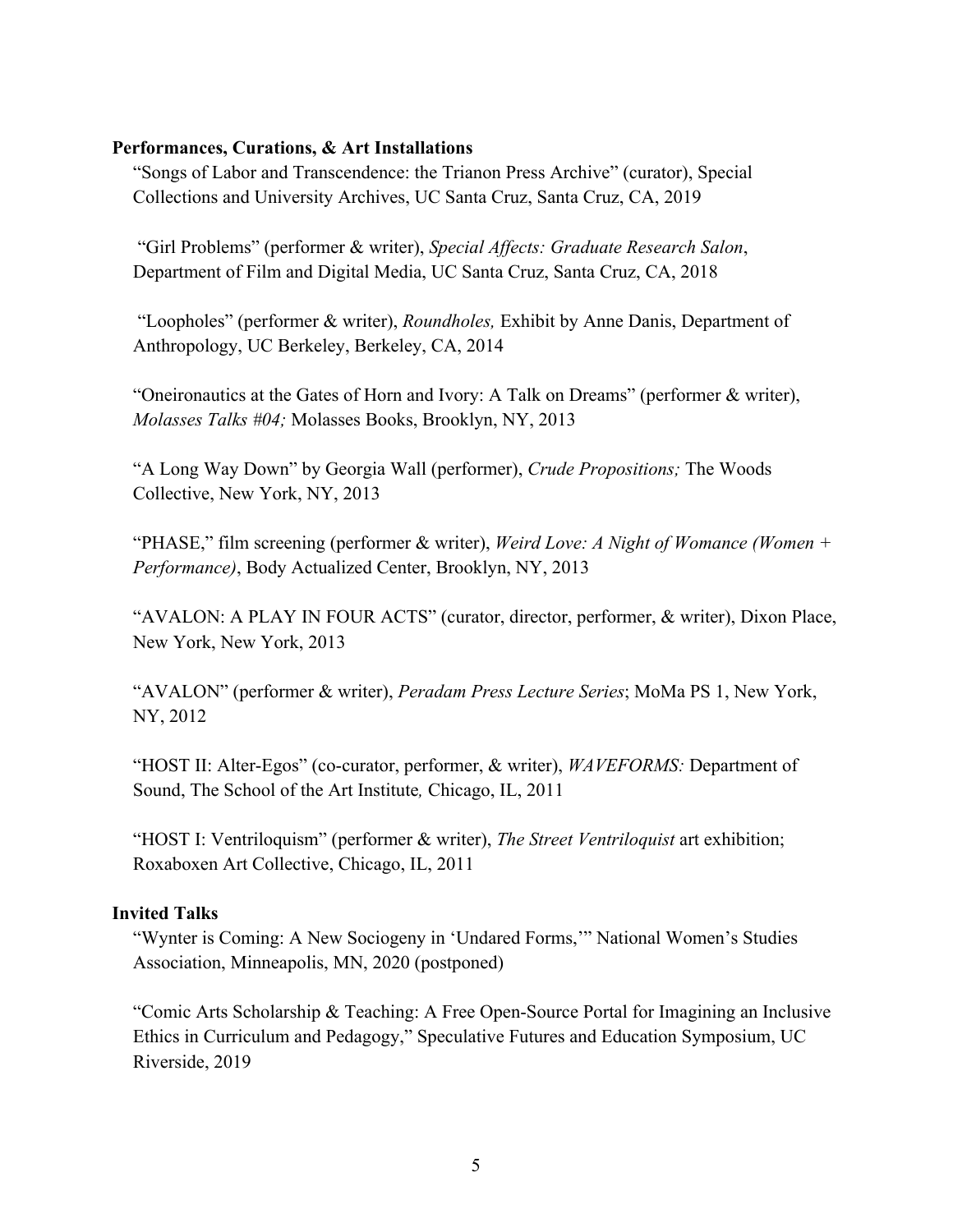"The House of the Good Shepherd and New Orleanian Girlhood at the Turn of the Twentieth Century," *Woest Lecture Series*, The Historic New Orleans Collection, 2018

"Carceral Girlhood and the Foundations of Juvenile Justice," Annual Meeting of the Soroptimist International of the Americas-Sierra Pacific Region, 2018

### **Research Experience**

Center for Archival Research and Training, Special Collections and Archives, University of California Santa Cruz, 2018

*Ruth and Margaret* (documentary film), 2018 NEH Media Production Grant Awardee, Center for Independent Documentary, 2015-2019

*General Magic* (documentary film), Spellbound Productions, 2016-2017

## **Service**

Graduate Student Success Peer Mentor, The Humanities Institute, University of California Santa Cruz, 2020-21

Facilitator & Head of Curriculum Development, Inter-Divisional Graduate Writing Pedagogy, Certificate Program, Center for Innovations for Teaching and Learning, University of California Santa Cruz. 2020-21

Koret Scholarship for Undergraduate Research, Graduate Mentor to Undergraduate Koret Scholar, 2018-19

Graduate Admissions Committee, Department of Feminist Studies, University of California Santa Cruz, 2015 & 2020

# **Pedagogical Training**

ACUE Micro-Credential in Promoting Active Online Learning, Association of College and University Educators, 2020

Canvas Design Summer Institute, Sonoma State University, 2020

Objects and Places in an Inquiry-Based Classroom: Teaching, Learning, and Research in the Humanities, National Humanities Center, Durham, NC, 2019

Global Pedagogy Workshop, California College of the Arts, San Francisco, CA, 2018